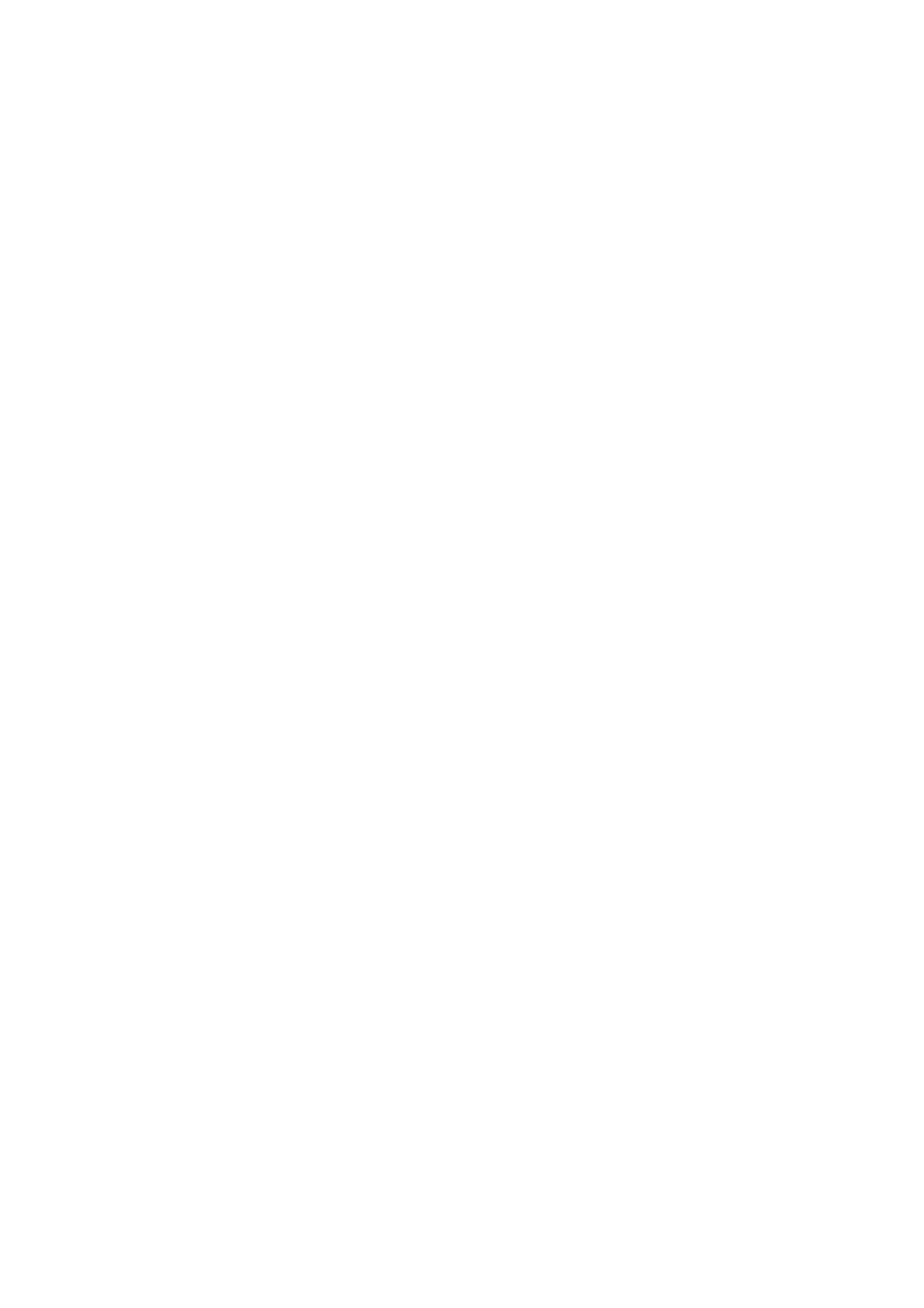# **Leases and Licences**

Anne Harrison

This note tries to summarise where we have reached on the question of leases and licences and focuses on questions which still remain to be resolved. It looks at (i) fixed assets, (ii) prepayments, (iii) land, (iv) other natural resources and (v) other contracts. It also tries to establish asset of basic guidelines for the treatment of leases and licences and contracts to provide guidance for special cases not considered or new types of contracts which may appear in future.

# *Fixed assets*

## Operating and financial leases

Most contracts in relation to fixed assets are in the form of operational or financial leases. The Group has agreed that the present distinction between these leases is broadly satisfactory but that some extra clarification would be beneficial. Here is some suggested text by way of clarification.

*All contracts concerning fixed assets whose inflation adjusted prices decline over their service lives represent the terms of either an operating lease or a financial lease. They are not assets in their own right.*

*An operating lease is identified by the fact that the lessor undertakes an economic activity associated with the maintenance and repair of the asset being leased and is responsible for these; the asset appears in the balance sheet of the lessor. A financial lease is one where the asset plays no technical part in the production of the lessor and it is the lessee who is responsible for maintenance and repair of the asset; the asset should appear in the balance sheet of the lessee. It will tend to be the case that operational leases are shorter than financial leases and that financial leases tend to cover most or all of the economic life of the asset but this is indicative, not determining.*

## *Q1: Does the group agree with the suggestions here, in particular that the time of a lease is indicative and not determining and that a financial lease does not have to be for the whole life of the asset?*

There are a number of questions about financial leases that need clarifying. If the length of the lease and the payments each year due under the lease are known, then it is possible to calculate the net present value of the payments under the lease and designate this as the value of the asset subject to the lease. Every year, this value decreases because the length of the lease is one year shorter and increases in value because future payments are one year nearer. It would seem consistent with the treatment of the changes in the value of the asset to specify that the first of these represents repayment of principle and the second represents interest.

There is a further question associated with a financial lease. Should there be a financial service attributed to the lessor (usually but not always a financial institution)? If so, how should it be established and what does it do to the calculations suggested above? Is the service rendered throughout the period of the lease or only on inception? Or, which would be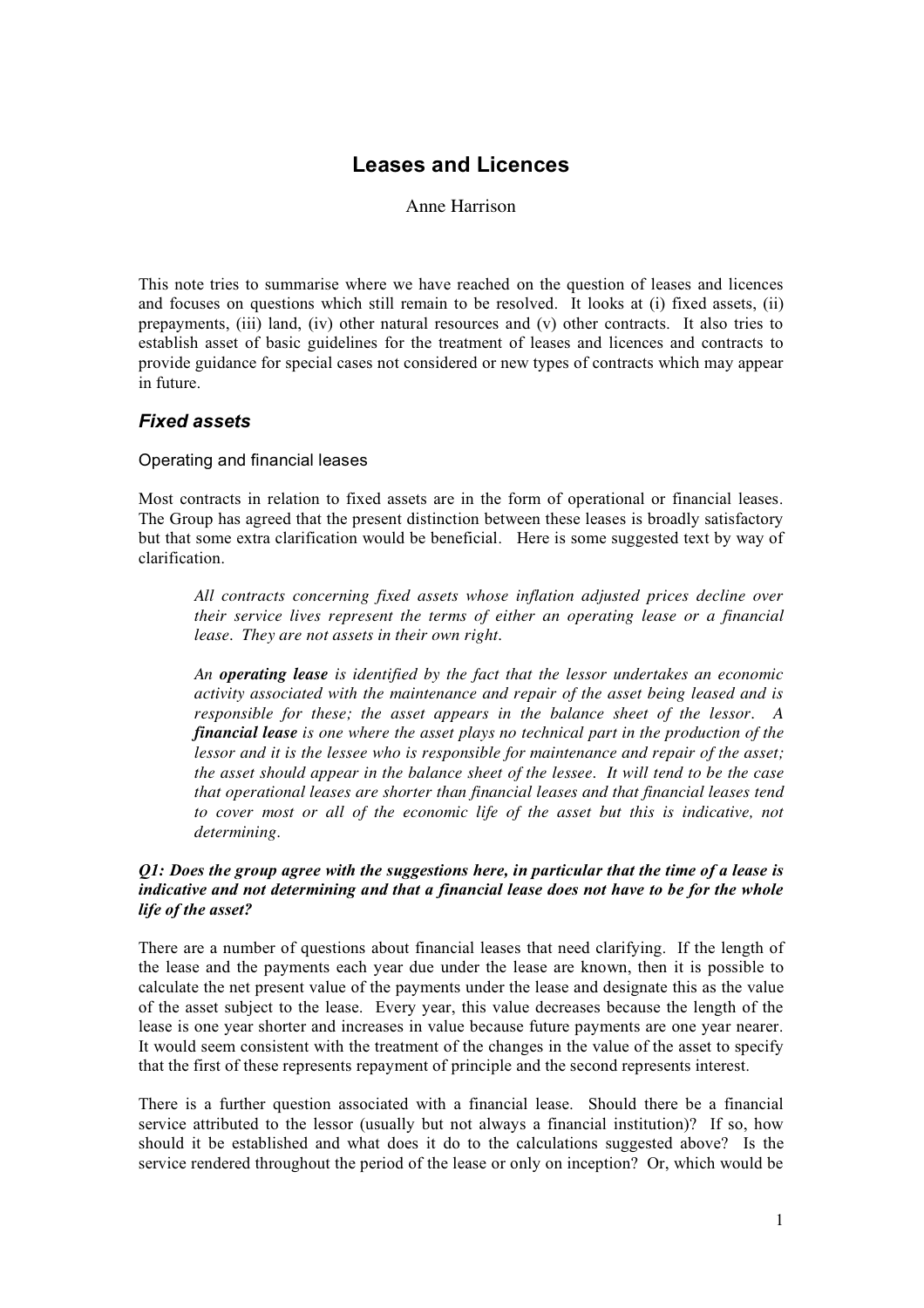simpler but may not correspond to reality in all cases, do we suppose that any financial service would be represented by an explicit fee?

## *Q2: How does the AEG think the SNA should describe the allocation of payments under a financial lease into the elements of principle repayment and interest? Should a financial service be associated with a financial lease and if so how should it be identified?*

## Partitioning the ownership of assets

The Group has agreed that partitioning of an asset between two or more owners is acceptable but that it should be allowed only in exceptional cases. The SNA currently allow this in the case of assets held by corporations operating in more than one territory (see paras 14.27 and 14.34). One of these cases is that of a regional central bank. It is now proposed by BOPCOM that these institutions should be regarded as international institutions which would remove this exception.

It was noted that the IASB is considering the question and revised standards may recommend partitioning in certain circumstances at some future date. This possibility should be monitored.

One particular problem instance is that of PPP schemes. This is due for discussion under another agenda item.

A further instance considered was that of software licences and R&D where the developer retains an asset and the permission to use the software of R&D may represent an asset for the user. This problem has been resolved in the context of the treatment of originals and copies by establishing two sorts of assets each completely owned by a single unit.

Besides the PPP case, the case of natural resources owned by one unit and exploited by another needs to be considered. This is taken up below.

A question remains if an asset is leased on financial terms for less than the whole of its expected life. This is referred to again below.

#### Market price exceeds lease payment

The Group agreed that the value of the asset was the price agreed in the contract between the lessor and lessee. The Group further agreed that when the market price for the use of an asset exceeds the payment due under an operational lease, the lessee has an asset if it is both legal and practical to sell the lease. This asset adds to the wealth of the lessee and detracts from the wealth of the lessor. The nature of the asset held by the lessee and the nature of the deduction of wealth of the lessee has still to be determined.

A suggestion is that the asset involved could be described as a "contract premium" or "premium on leased assets". It would represent a non-produced asset and would appear in the accounts via the other changes in assets account. It is further proposed that non-financial liabilities should not be introduced into the System and thus the "contract premium" would appear as an asset with positive value for the lessee and appear as a negative element of wealth, an impairment of the asset's value, for the lessor.

There is no parallel in the case of an appreciating asset under a financial lease since the lessor has no asset separate from the agreed financial claim on the lessee. If the market price of an asset under a financial lease declines, then the value of the asset to the lessee declines but he still has a financial liability towards the lessor determined by the original terms of the lease.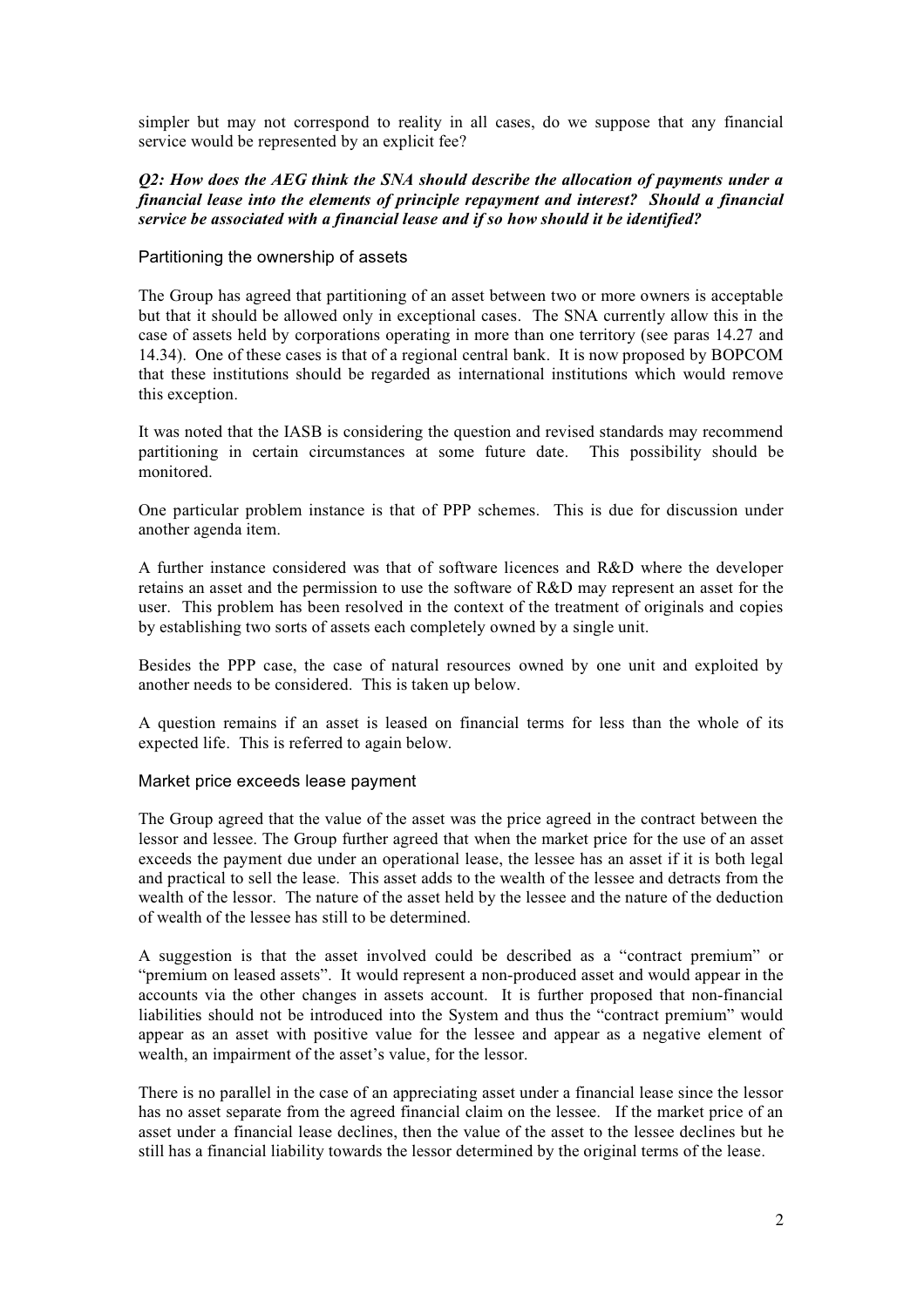*Q3: Does the Group agree (i) with the treatment of the premium for the lessee? (ii) with the terminology proposed? (iii) that the same entry should appear with a negative sign as an impairment of the lessor? (iv) this is only relevant in the case of operating leases?*

# *Prepayments*

The Group discussed whether prepayments made in relation to leases on assets represented separate types of assets. The conclusion was not and the way in which a prepayment is to be recorded depends on the exact terms of the lease contract.

A single up front payment authoring the use of the asset for more than a year is to be regarded as the acquisition of the asset. This may happen in the context of originals and copies. In other cases it may be treated as the acquisition of an asset under a financial lease but where the legal owner retains some residual value of the asset at the end of the period covered by the up front payment. This raises again the question of partitioning the ownership of the asset.

A single up front payment covering multi-year payments under an operating lease is to be regarded as a trade credit.

In some case, the lessee may make a large initial payment followed by smaller payments in succeeding years. The exact nature of these payments depends on the terms of the lease. One possibility is that the initial payment consist of the acquisition of an asset (whether a copy or piece of equipment) and the following instalments represent payments for services. Alternatively, the initial payment may contain an element of trade credit (deposit) if the contract is clearly an operating lease.

The Group noted that in some cases, one party to a collective project may contribute an asset in lieu of a financial payment. Treatment of transactions in kind in the SNA would suggest that this should be recorded as a financial contribution followed by acquisition of the asset in question by the collective project.

# *Q4: Does the Group agree with this summary and extension of earlier discussions?*

# *Land*

The Group has decided to divide land into a part where activities such as land clearance add more to the value of the land than its original value and to treat this land as "produced". Land in its original or natural state would continue to be treated as "non-produced". When land has some "produced" element, it will be apportioned between "produced" and "non-produced" according to which part represents the greater value. Here the terms "natural" and "converted" are used in place of "produced" and "non-produced".

There seem to be different views about whether most land would be natural or converted. One argument is that activities such as land clearance which took place a very long time ago, possibly centuries, will have been fully depreciated since then and so the that land will have reverted to being natural. The other view is that the depreciation is so very slow as to be negligible and so the land will still be converted. This matters in the present context to know which of the following circumstances would be the predominant one.

# Converted land

As a fixed asset, converted land should be treated exactly as any other fixed asset. It can be subject to an operational lease, for example as in a caravan park, though this may not be very common.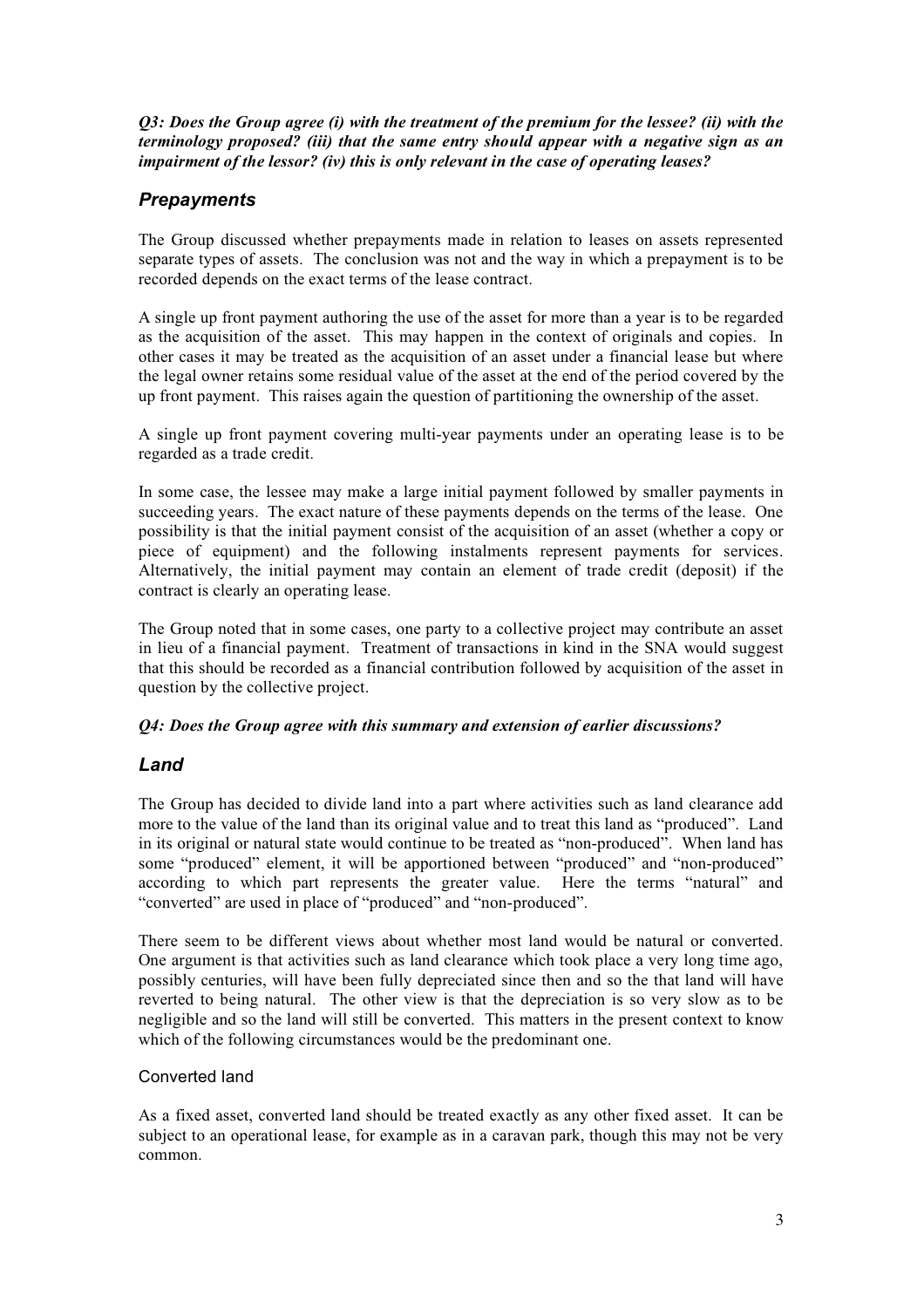Converted land can also be the subject of a long term lease where the lessee takes on all activities connected with the land and the lessor has no land-related activity. This sounds like a financial lease but since the land is not leased in perpetuity, there will be a residual value of the land for the lessor (landlord) and this value will increase as the lease shortens through the passage of time. The two obvious alternatives to permit this are the same two alternatives available for the treatment of the similar phenomenon under a PPP. Either there could be a capital transfer from the lessee to the lessor or a mechanism needs to be found whereby a financial claim by the lessor on the lessee is established and exchanged for the land at the end of the lease.

In addition, there is a need to clarify the nature of the property income payments made each year by the lessee to the lessor. Should this be treated as interest, as with any other financial lease, or, because the asset involved in land, albeit converted land, should this payment be shown as rent? If appropriate, rent (which might more adequately be described as rent on land) could be divided into rent on natural land and rent on converted land.

*Q5: How should a long term lease of converted land be shown in the accounts? If it is a financial lease how does the value of the land at the end of the lease convert back to the balance sheet of the landlord? Should the property income due under the lease be shown as interest or rent?*

*Q6: Does the solution for converted land concerning the transfer of ownership back from the lessee to the lessor apply to other financial leases where the lease is for less than the whole life of the asset?*

## Natural land

The same questions apply to natural land as apply to converted land. There is an additional question to address. The lessor (tenant) of natural land might improve it to the status of converted land. This may happen when a farmer takes over land and clears it for farming or when a builder clears land for a building site. The capital services rendered by the land will increase as a result of this activity and depreciation will have to be recorded for this activity. Assuming the payments due each year under the lease were agreed on the basis of the land in its natural state, the value of the converted land will be higher as a result of the activity of the lessee. Is this a case where the value of the land should be apportioned with the lessor owning only the natural part and the increase in value attributed to the lessee? Even in such a case, it must be presumed that the land will eventually revert to the lessor and he will thereby acquire an asset of greater value than the one he originally leased.

*Q7: Is there a problem with a lessee changing the nature of an asset under a lease? When does this change affect the recording of the asset in the lessor's balance sheet? Can the mechanism of transferring an asset from the lessee to the lessor at the end of a lease accommodate an increase in value of the asset brought about by the lessee?*

## *Other natural resources*

It is possible to think of a lease to use other natural resources, for example to use waterways for fish farming or radio spectra for communications, in such a way that the resource is eventually returned to the owner in the same state. However, for the most part natural resources other than land are mainly used for extractive purposes. The licenser retains ownership of the resource, though this diminishes as extraction takes place. The licensee takes control of the resource, in the sense of having power to make decisions on the rate of extraction (possibly within some limits laid down by the licenser), but does not acquire ownership of the whole resource. In the case of profit sharing between the licenser and licensee, it is not just the case that the effective ownership is different in different time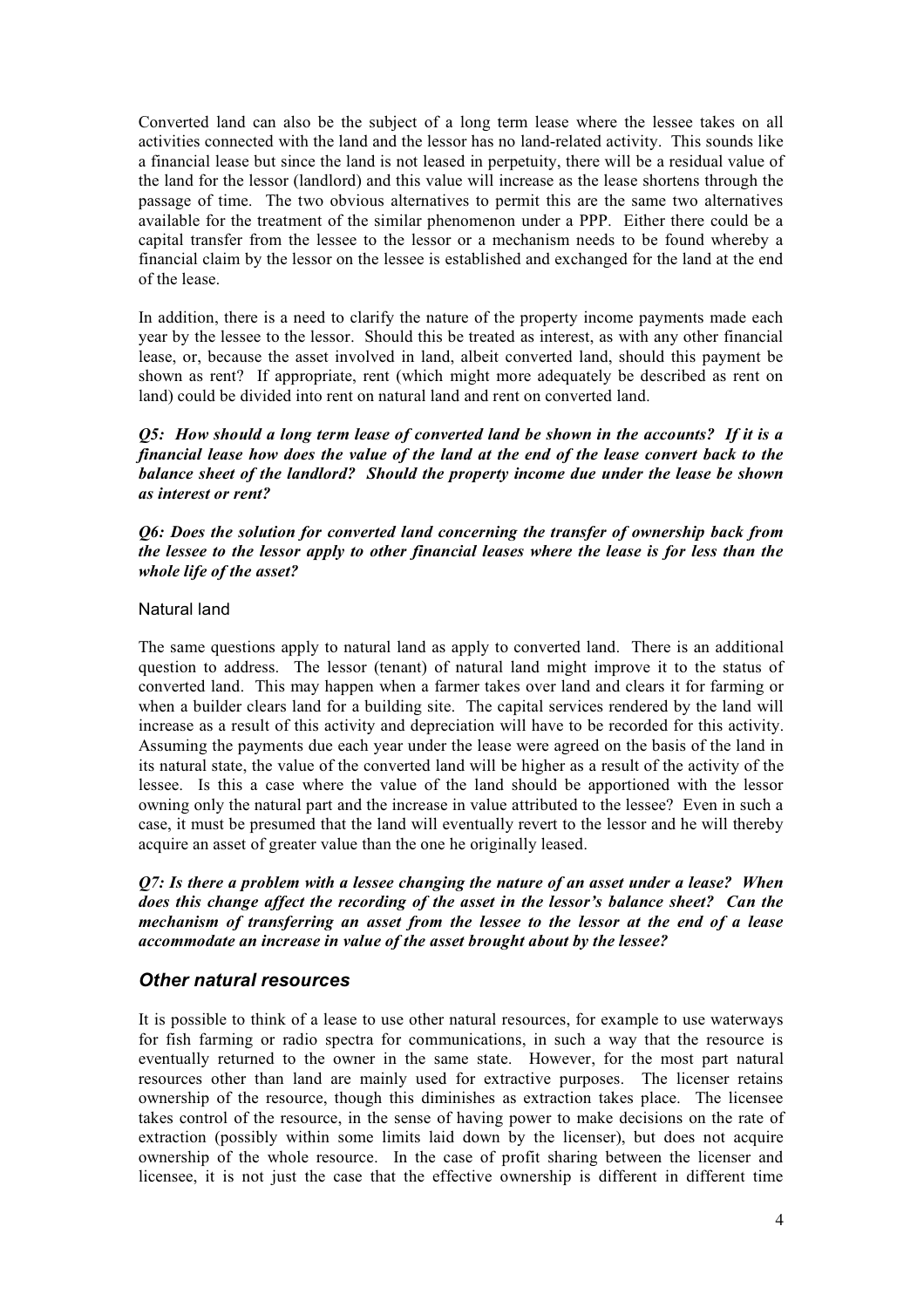periods but that the returns from the asset are divided throughout the period of extraction again suggesting the possibility of divided ownership.

Attributing the whole of the deposit to the legal owner means that it is difficult to identify part of the operating surplus of the extractor with the resource being extracted. Attributing the whole of the deposit to the extractor reduces the apparent wealth of the legal owner and does not show the link between income (as royalty or share of profits) and the declining value of an asset.

Trying to set up a financial lease is fraught. It is most unlikely that at the initiation of the lease it is possible to determine the length of time over which extraction will occur, and the revenue from the extraction is uncertain since this will be determined by movements in prices and the impact of new discoveries and new extraction techniques. Any estimate of the value of a "loan" would be subject to major revisions year by year and the separation of the payments to the legal owner into a repayment of principle and interest would be contestable.

Though there are misgivings about separating the value of the deposit between two owners, the question to be address is not which is the correct treatment but which is the least bad.

*Q8: How does the Group think the ownership of a natural resource which is being run down should be shown, entirely in the balance sheet of the legal owner/licensor? Entirely in the balance sheet of the extractor/licensee? Split between the two? If so on which basis?*

## *Other contracts, leases, licences*

## **Permits**

In Canberra, the Group decided that permits issued by government, even if they were limited in number and bid for freely in an auction, were to be treated as taxes. The question arises of how such permits would be treated if they were issued by a unit other than government. It is not easy to think of a convincing example, but this does not necessarily mean that such examples do not exist. One example I suggest is if a hotel "licences" taxis to queue on its ground to pick up customers from the hotel. It is possible to imagine that only a limited number of such permits were available and that there could be a market in them. This is nott wholly different from a city licensing taxis to operate on its streets but clearly could not be termed a tax. In countries where not all natural resources are owned by government one could imagine the owner having an auction to decide who would be given extraction rights. Fishing quota are allocated according to international agreement. Governments are the parties to the allocation but can taxes be paid to a group of countries?

## *Q9: If permits are issued other than by government, how should they be classified?*

There is a follow up question for the group to answer. The decision that permits issued by government are taxes changes the previous decision on mobile phone licences since these too will now be classed as taxes. The Group also agreed that when the permission extends for several years, the tax should be shown on an accrual basis with prepayments being recorded on an accrual basis over the period for which the licence is in force. However, for the taxi medallions, emissions rights and fishing quota, there can be a lively market in the licences since these meet the criteria of assets in that they convey future benefits to the holder. If a taxi driver sells his medallion to a colleague, how do we record it in the accounts?

## *Q10: Does the Group confirm that licences issued by government should be recorded on a an accrual basis covering the period of the licence? How should a sale of a licence be recorded in the accounts?*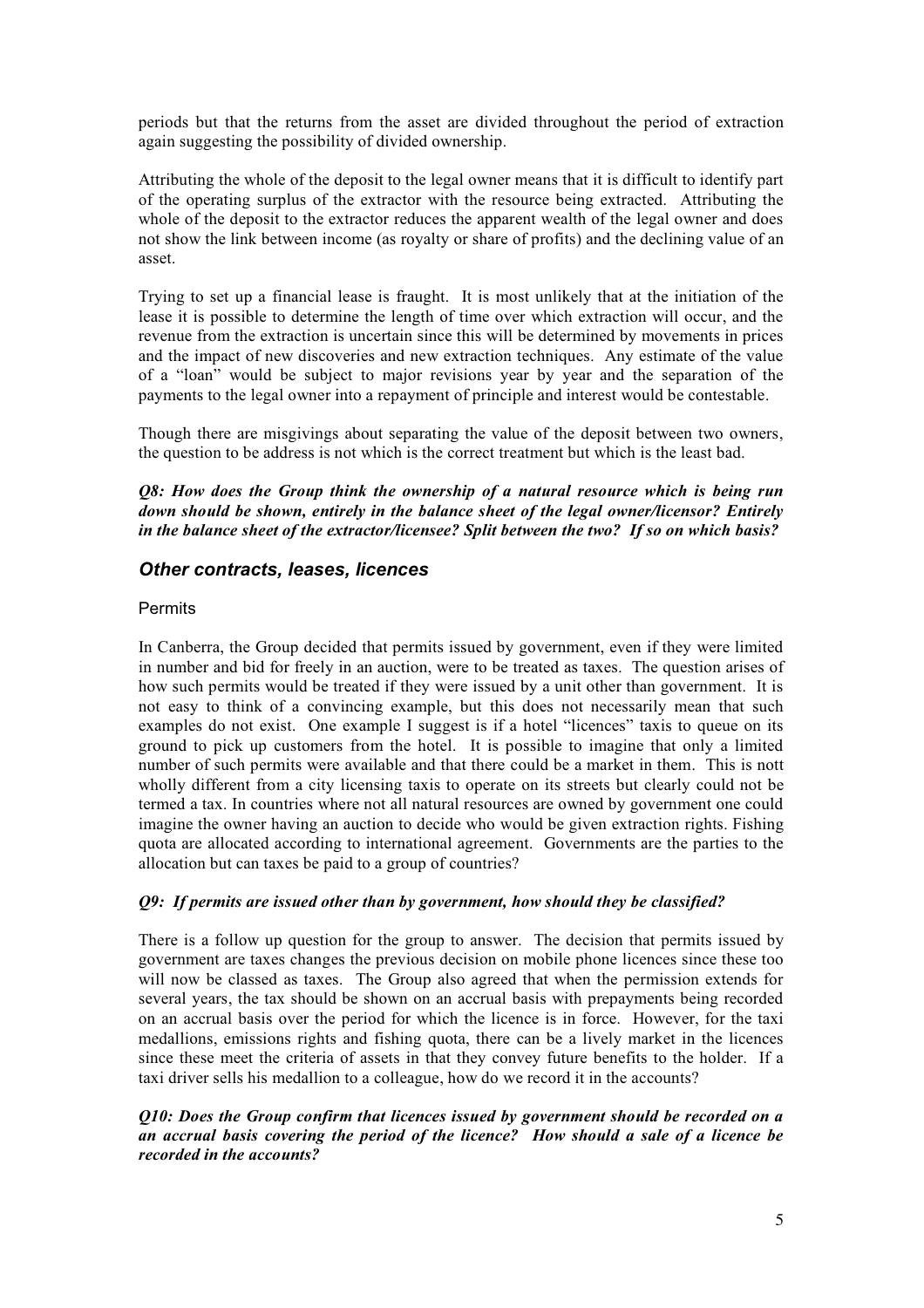## Provision of goods in future

Contracts may be written or verbal agreements; they may or may not be couched in terms of a legal agreement. Most contracts are neither legal agreements nor even written. Nor are they potential assets. They are simply an agreement that A will provide B with a particular good at a given price. For most goods, the sale is imminent and there is thus no question of such a contract being considered an asset. For example, if I order something over the internet there is an implicit contract between myself and the vendor which is exhausted immediately the product is delivered. Similarly if I order an out of stock product from a shop. Such contracts are simply advance agreements about the terms of a transaction and we only record the transaction when it takes place, if necessary with an adjustment between the cash and accrual basis.

There are two cases where a contract to provide goods might be considered an asset. The first is when delivery of the good is to be in the distant future. An example is an order to purchase a new aircraft in some years' time. There are two possible criteria to be considered here. The first is that the ultimate market price for the aircraft may differ from the price pre-specified in the contract. If the final price is higher than the contract price, the purchaser has a potential asset. If the final price is lower, the purchaser is likely to cancel the contract and buy on the same terms as everyone else unless special conditions prevail. If he has made an advance deposit which is non-returnable, he will buy the aircraft as long as the difference between the market and contract price is less than this deposit. Another possibility is that the nominal market price is lower than the contract price but lack of availability temporarily raises the price up to the contract price.

The second criterion in this case is the existence of a deposit for the future product. Clearly this is some sort of asset, if only a trade credit in favour of the future purchaser but it may be for consideration whether some other designation is appropriate in this case. If the deposit confirms the maximum price to be paid, this condition may not be significantly different from the preceding one.

This leads to the second case when agreements to provide goods in future may be considered as asset. This time the perspective is that of the producer, not the purchaser. A shipyard with a full order book is obviously more viable that a similar yard with an empty order book, in other words we would expect the former to have a higher net worth than the latter. A shop without formal orders but with a proven track record of the level of its sales probably has a higher net worth than one with a much worse record for sales or one which is completely new and thus untested.

## *Q11: Does the Group agree that most contracts to purchase goods are not assets. The potential exceptions are*

*when the market price of the good at the promised time of delivery differs from the contract price,*

*when a deposit is made by the purchaser against future delivery,*

*when a producer can claim with an acceptable level of probability that a given level of sales in the future is assured.*

# *Provision of services in future*

The arguments here are very similar to those for the provision of goods. One difference is that contracts for services often refer to the repeated provision of services over a period of time. One example is the provision of electricity. Here, however, it is still usually the case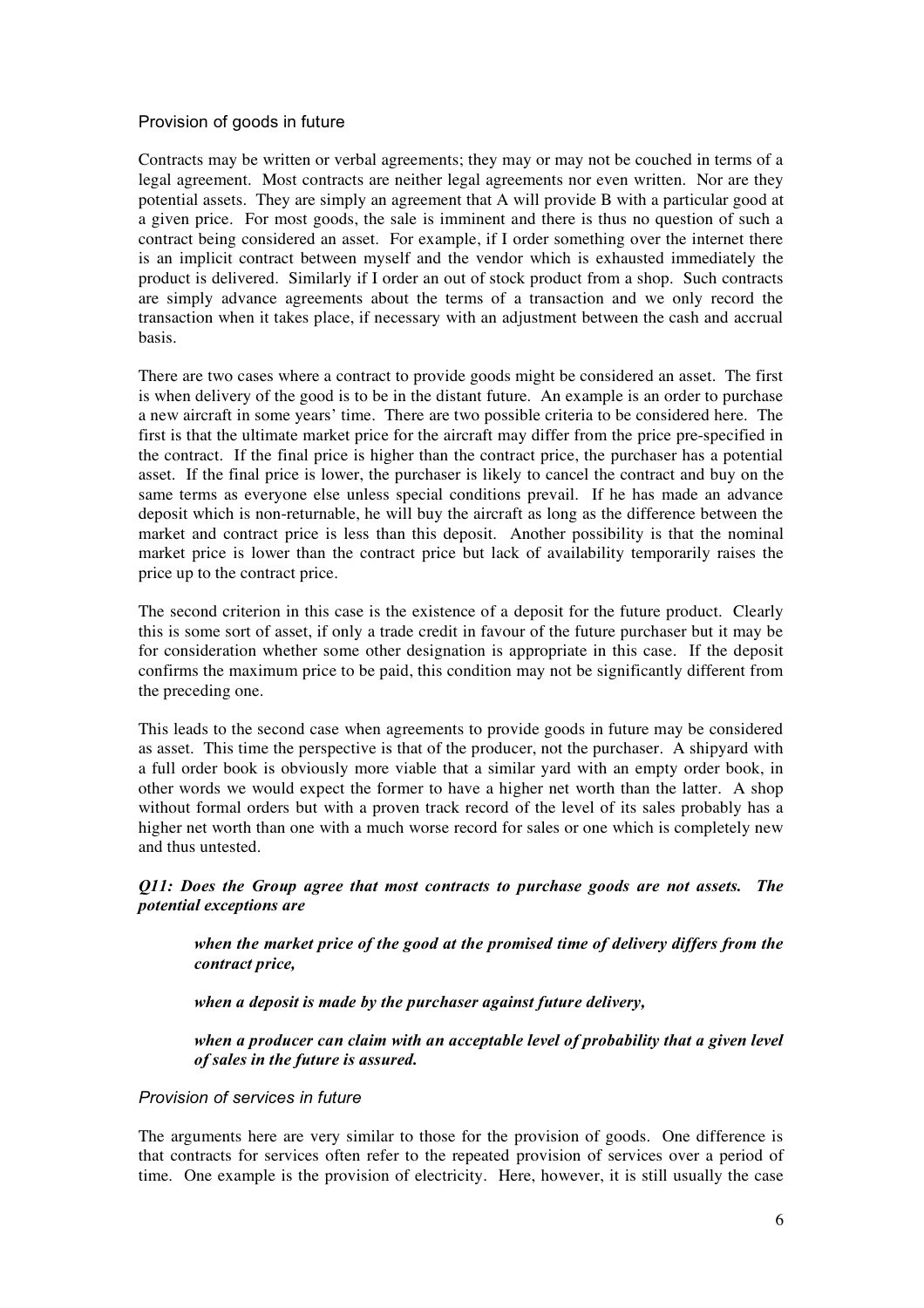that though the price may change over time, the price paid by the purchaser will continue to be equal to the market price.

The interesting exception is when a stream of services is to be provided into the future at a price fixed at the outset (possibly subject to some form of indexation). The classic example is the fee payable by a named football club to a named player. As with goods, the fact that makes the footballer's contract a potential asset is that a gap opens between the contract price and the market price.

A contract for a one-off provision of services may also be a potential asset, for example the advance paid to a well-known author for his next book, even though it has not yet been written.

*Q12: Does the group agree that most contracts to purchase services are not assets, even when the contract specifies repeated or continuous provision over a period of time. The potential exceptions are*

*when the market price of the service at the promised time of delivery differs from the contract price,*

*when a deposit is made by the purchaser against future delivery,*

*when a producer can claim with an acceptable level of probability that the potential future earnings of an employee under contract is in excess of the contract payments.*

## *Basic principles concerning leases, licences and contracts*

Leases licences and contracts may relate to

The use of fixed assets

The use of natural assets

Permissions to engage in specified actions or activities

The provision of goods and services in future under agreed conditions

Leases licences and contracts between the owner of a fixed or natural asset (licensor or lessor) and a potential user (licensee or lessee) may be in the form of an operational lease or a financial lease.

The interpretation of the nature of the lease may be affected by timing questions (prepayments).

The recording of ownership of assets under financial leases and possibly other contract conditions (PPPs and extraction of natural resources) must allow for the eventual resumption of the residual value of the asset by the legal owner.

Financial leases and contracts for the future provision of goods and services may be subject to a further contract between the lessee and a third party. These contracts may have a market value when they are legally and practically tradeable and represent assets distinct from the subject of the primary contract.